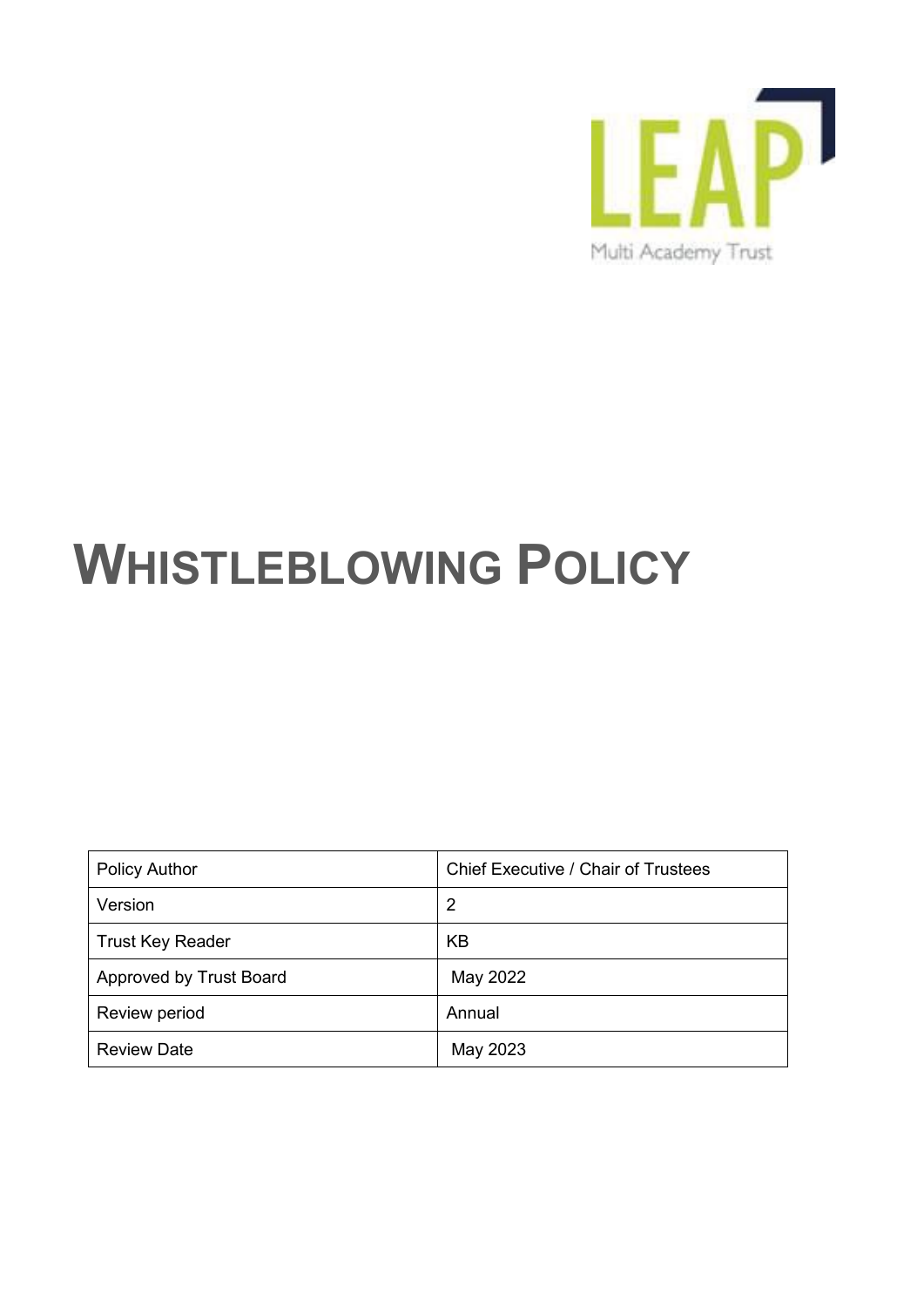## **1. Introduction**

- 1.1 LEAP Multi-Academy Trust is committed to the highest possible standards of openness and accountability and expects all staff to maintain high standards in accordance with their contractual obligations and the Trust's policies and procedures.
- 1.2 However, all organisations face the risk of things going wrong from time-to-time, or of unknowingly harbouring illegal or unethical conduct. A culture of openness and accountability is essential in order to prevent such situations occurring or to address them when they do occur.
- 1.3 This procedure is not a substitute for normal line management processes but an addition to them. Staff should always first consider using normal line management for raising concerns. As part of our safeguarding culture, we would encourage all staff to report "low level concerns" that do not meet the harm threshold, in a timely fashion so that we can intervene and support staff (See Keeping Children Safe in Education 2021 paragraphs 406-427). Where staff are concerned that a colleague's behaviour may have met the harm threshold, they should report these concerns to the Principal (or Chief Executive in case of the Principal or Chair of Trustees in the case of the Chief Executive) as a matter of urgency; it maybe that they feel the need to use this policy to support them to do this.

**This procedure is only for the purpose of raising concerns about wrongdoing** and is not a substitute or alternative for existing procedures such as the Grievance, Disciplinary Procedures for staff or the complaints procedure.

#### **1.4 This procedure should only be used where all other existing internal procedures are felt to be inappropriate.**

### **2. Aims of Policy**

- 2.1 Aims of the policy are:-
	- To encourage staff to report suspected wrongdoing as soon as possible, in the knowledge that their concerns will be taken seriously and investigated as appropriate, and that their confidentiality will be respected
	- To provide staff with guidance as to how to raise those concerns
	- To re-assure staff that they should be able to raise genuine concerns in good faith without fear of reprisals, even if they turn out to be a mistaken
	- This policy takes account of the Whistleblowing Arrangements Code of Practice issued by the British Standards Institute and Public Concern at Work
	- It is provided for guidance to all members of staff at the Trust and the Trust reserves the right to amend its content at any time
	- This Policy reflects the Trust's current practices and applies to all individuals working at all levels of the organisation, including its Academies Local Governing Bodies and all staff who are advised to familiarise themselves with its content.

# **3. What is Whistleblowing?**

- 3.1 Whistleblowing is the disclosure of information which relates to suspected wrongdoing or dangers at work. This may include:-
	- criminal activity
	- child protection and/or safeguarding concerns<sup>\*</sup> (\* see note at the end of this policy)
	- danger to health and safety
	- damage to the environment
	- failure to comply with any legal or professional obligation or regulatory requirements
	- financial fraud or mismanagement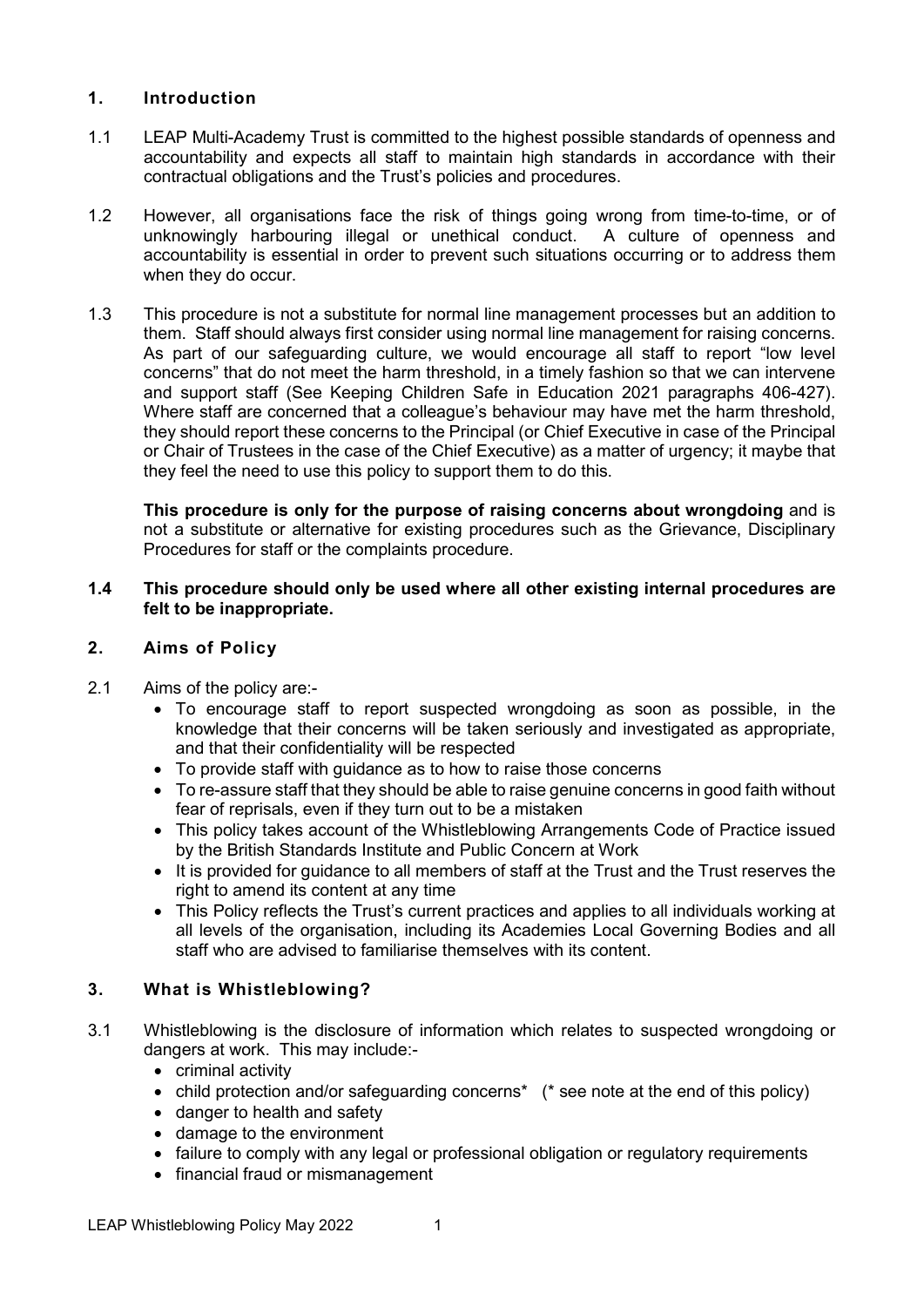- negligence
- breach of the school's internal policies and procedures including its Code of Conduct
- conduct likely to damage the Trust's reputation
- unauthorised disclosure of confidential information
- the deliberate concealment of any of the above matters.
- 3.2 A 'whistleblower' is a person who raises a genuine concern in good faith relating to any of the above. If you have any genuine concerns related to suspected wrongdoing or danger affecting any of the Trust's activities (a whistleblowing concern) you should report it under this policy.
- 3.3 This policy should not be used for complaints relating to staffs' own personal circumstances, such as the way you have been treated at work. In those cases you should follow the Grievance Policy and Procedure.
- 3.4 If staff are uncertain whether something is within the scope of this policy they should seek advice from the Chief Executive and if the matter is in relation to an alleged wrongdoing by the Chief Executive then staff should seek the advice of the Chair of Board of Trustees.

## **4. Raising a Whistleblowing Concern**

- 4.1 The Trust hopes that in many cases staff will be able to raise any concerns with their Line Manager, speaking to them in person or putting the matter in writing if they prefer. They may be able to agree a way of resolving a concern quickly and effectively. In some cases they may refer the matter to a member of SLT. However, where the matter is more serious, or staff feel that their Line Manager has not addressed their concern, or the staff member prefers not to raise it with them for any reason, individuals should contact the Chief Executive or Chair of the Board of Trustees (if the matter is about the Chief Executive).
- 4.2 The Chief Executive will arrange a meeting with the 'whistleblower' as soon as practicable to discuss their concern. They will record sufficient details to enable the matter to be thoroughly investigated. The Lead Governance Professional will be present for the meeting. As a minimum the LGP will record the name of the employee but also indicate whether the individual wishes his or her identity to remain confidential, if possible, and the nature of the concern. In some cases it will not be possible to maintain confidentiality and the Chief Executive should explain this to the employee. In such instances the employee will have the choice of either withdrawing or agreeing to his/her identity becoming known to enable the concern to be effectively dealt with.
- 4.3 Staff may bring a colleague or trade union representative to any meetings under this policy who must respect the confidentiality of the disclosure and any subsequent investigation.
- 4.4 The Lead Governance Professional will take notes and produce a written summary of the concern raised and provide the 'whistleblower' with a copy as soon as practicable after the meeting. The Trust will give the 'whistleblower' an indication of how it proposes to deal with the matter.

# **5. Confidentiality**

- 5.1 The Trust does not encourage staff to make disclosures anonymously. Proper investigation may be more difficult or impossible if the Trust cannot obtain further information. It is also more difficult to establish whether any allegations are credible and have been made in good faith.
- 5.2 The Trust hopes that staff will feel able to voice whistleblowing concerns openly under this policy. However, if a member of staff wants to raise his or her concern confidentially, the Trust will endeavour to keep his or her identity secret in so far as it is possible to do so when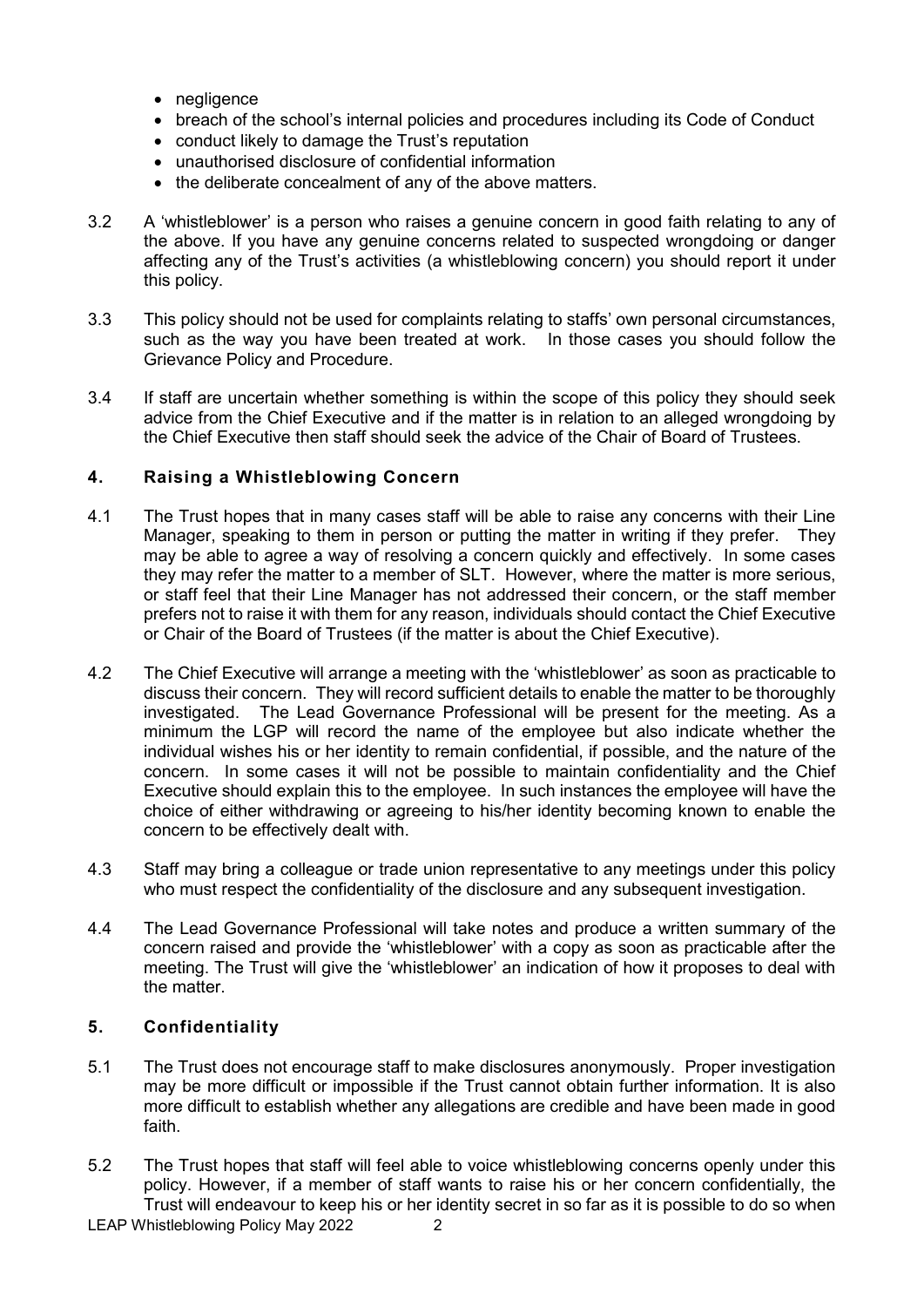following this policy and procedure. **If it is necessary for anyone investigating that member of staff's concern to know the 'whistleblower's' identity, the Trust will discuss this with the member of staff first.**

- 5.3 'Whistleblowers' who are concerned about possible reprisals if their identity is revealed should come forward to one of the contacts listed above and appropriate measures can then be taken to preserve confidentiality. If the 'whistleblower' is concerned about reprisals or other consequences, this should be discussed when the matter is first raised.
- 5.4 If an individual misuses the policy and procedure e.g. by making malicious or repeated unsubstantiated complaints against colleagues, this could give rise to action under the Trust's Disciplinary Procedure. If the Chief Executive knows or has a suspicion that an employee comes into this category, then they will take further advice to determine what action should be taken.
- 5.5 If an individual is in any doubt, advice you can be sought from Public Concern at Work, the independent whistleblowing charity, who offer a confidential helpline. Their contact details are:-

Public Concern at Work (Independent whistle blowing charity) Helpline: 020 3117 2520 E-mail via the contact advice line: https://protectadvice.org.uk/contact-protect-advice-line/: Website: https://protect-advice.org.uk/

## **6. Concerns Against a Governor(s) or a Trustee(s)**

- 6.1 If a concern against a Governor or Trustee is received then this will be treated in the same way as any other concern.
- 6.2 The concern will be raised by the Chief Executive with the Chair of the Academy's Local Governing Body (LGB) or Chair of the Board of Trustees who will decide how it should be dealt with.
- 6.3 If the concern is against a Chair of a LGB or Chair of the Board of Trustees, then clearly this process cannot be followed. In such circumstances, the concern will be taken directly to the Chief Executive and Lead Governance Professional who will seek further advice. In some circumstances such a concern would be referred to the Department for Education for action.

### **7. External Disclosures**

- 7.1 The aim of this policy is to provide an internal mechanism for reporting, investigating and remedying any wrongdoing in the workplace. In most cases, staff should not find it necessary to alert anyone externally.
- 7.2 The law recognises that in some circumstances it may be appropriate for staff to report their concerns to an external body such as a regulator. It will very rarely, if ever, be appropriate to alert the media. We strongly encourage everyone to seek advice before reporting a concern to anyone external. The independent whistleblowing charity, Protect, operates a confidential helpline. They also have a list of prescribed regulators for reporting certain types of concern. A list of prescribed bodies to whom staff can raise concerns with is included in the link below:

[Prescribed people and bodies](https://www.gov.uk/government/publications/blowing-the-whistle-list-of-prescribed-people-and-bodies--2/whistleblowing-list-of-prescribed-people-and-bodies#education)

7.3 Whistleblowing concerns usually relate to the Staff Code of Conduct, but they may sometimes relate to the actions of a third party, such as a service provider. The law allows staff to raise a concern in good faith with a third party, where the member of staff reasonably believes it relates mainly to their actions or something that is legally their responsibility.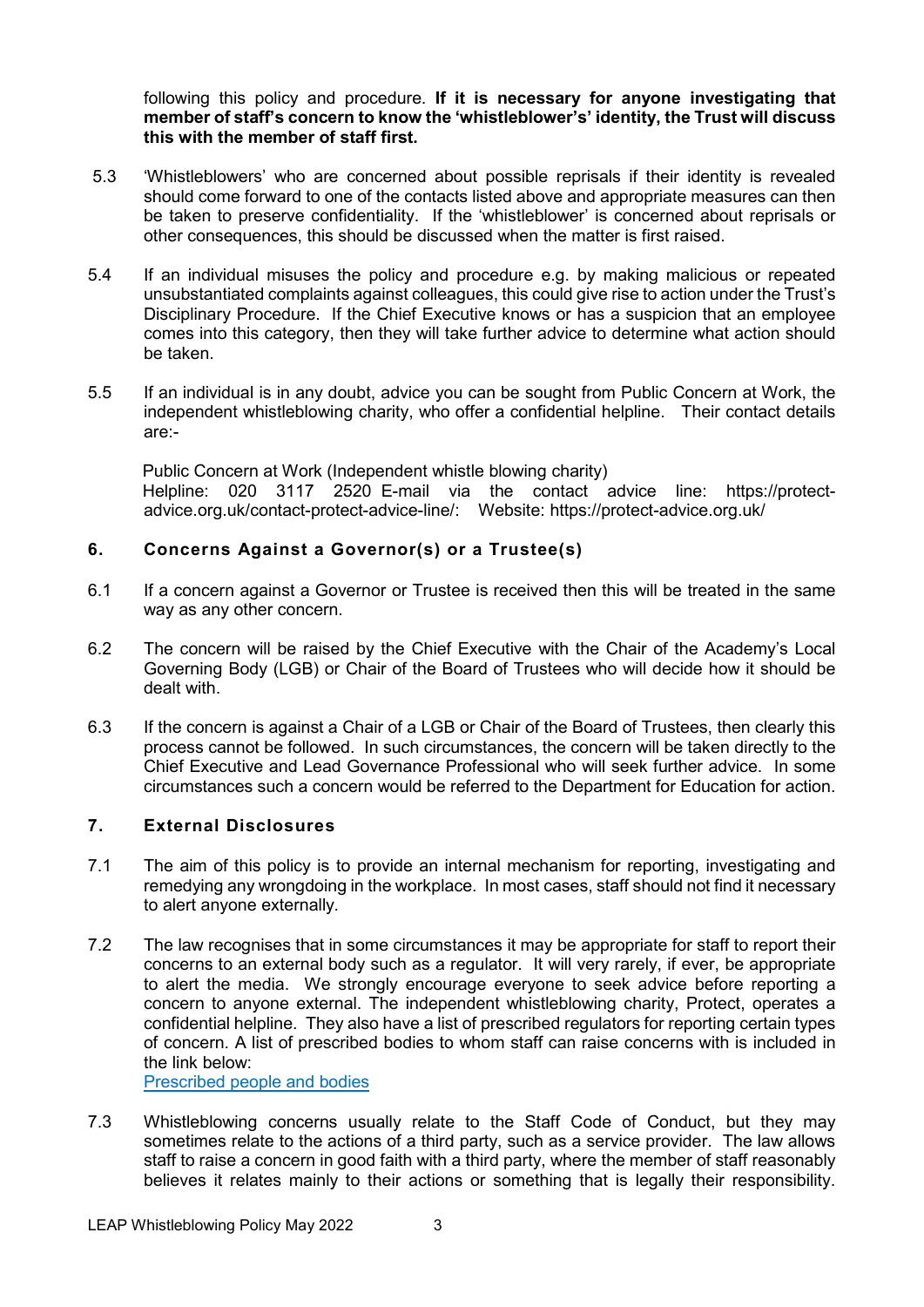However, staff are encouraged to report such concerns internally first. Staff should contact the Chief Executive for guidance.

#### **8. Investigation and Outcome**

- 8.1 Once a member of staff has raised a concern, the Trust will carry out an initial assessment to determine the scope of any investigation. The Trust will inform the 'whistleblower' of the outcome of its assessment. The member of staff raising the concern may be required to attend additional meetings in order to provide further information. The Trust will aim to keep the member of staff informed of the progress of the investigation and its likely timescale.
- 8.2 In most cases, a panel of 3 Trustees will investigate any issue. In rare cases the Trust may appoint an investigator or team of investigators including staff with relevant experience of investigations or specialist knowledge of the subject matter. The investigator(s) may make recommendations for change to enable the Trust to minimise the risk of future wrongdoing.
- 8.3 However, sometimes the need for confidentiality may prevent the Trust from giving specific details of the investigation or any disciplinary action taken as a result. The member of staff is required to treat any information about the investigation as strictly confidential.
- 8.4 If the Trust concludes that a 'whistleblower' has made false allegations maliciously, in bad faith or with a view to personal gain, the 'whistleblower' will be subject to disciplinary action under the Trust's Disciplinary Policy and Procedure.
- 8.5 Whilst the Trust cannot always guarantee the outcome a particular member of staff is seeking, the Trust will try to deal with the concern fairly and in an appropriate way. If a member of staff is not happy with the way in which his or her concern has been handled, he/she can raise it with one of those contacts listed in section 7.2.
- 8.6 Once the investigation whether this was just the initial investigation of the concern, or whether further investigation was needed – is complete, the investigating person(s) will prepare a report detailing the findings and confirming whether or not any wrongdoing has occurred. The report will include any recommendations and details on how the matter can be rectified and whether or not a referral is required to an external organisation, such as the local authority or police.
- 8.7 They will inform the person who raised the concern of the outcome of the investigation, though certain details may need to be restricted due to confidentiality.
- 8.8 Beyond the immediate actions, the Chief Executive, Trustees and other staff if necessary will review the relevant policies and procedures to prevent future occurrences of the same wrongdoing.
- 8.9 There are no rights of appeal against any decisions taken under this procedure. However, an employee or the Chief Executive will have the right to refer any particular case to the Board of Trustees for review.

# **9. Protection and Support for 'Whistleblowers'**

- 9.1 It is understandable that 'whistleblowers' are sometimes worried about possible repercussions. The Trust aims to encourage openness and will support staff who raise genuine concerns in good faith under this policy, even if they turn out to be mistaken.
- 9.2 Staff must not suffer any detrimental treatment as a result of raising a concern in good faith. Detrimental treatment would include dismissal, disciplinary action, threats or other unfavourable treatment connected with raising a concern. If a member of staff believes that he or she has suffered any such treatment, he or she should inform the Chief Executive